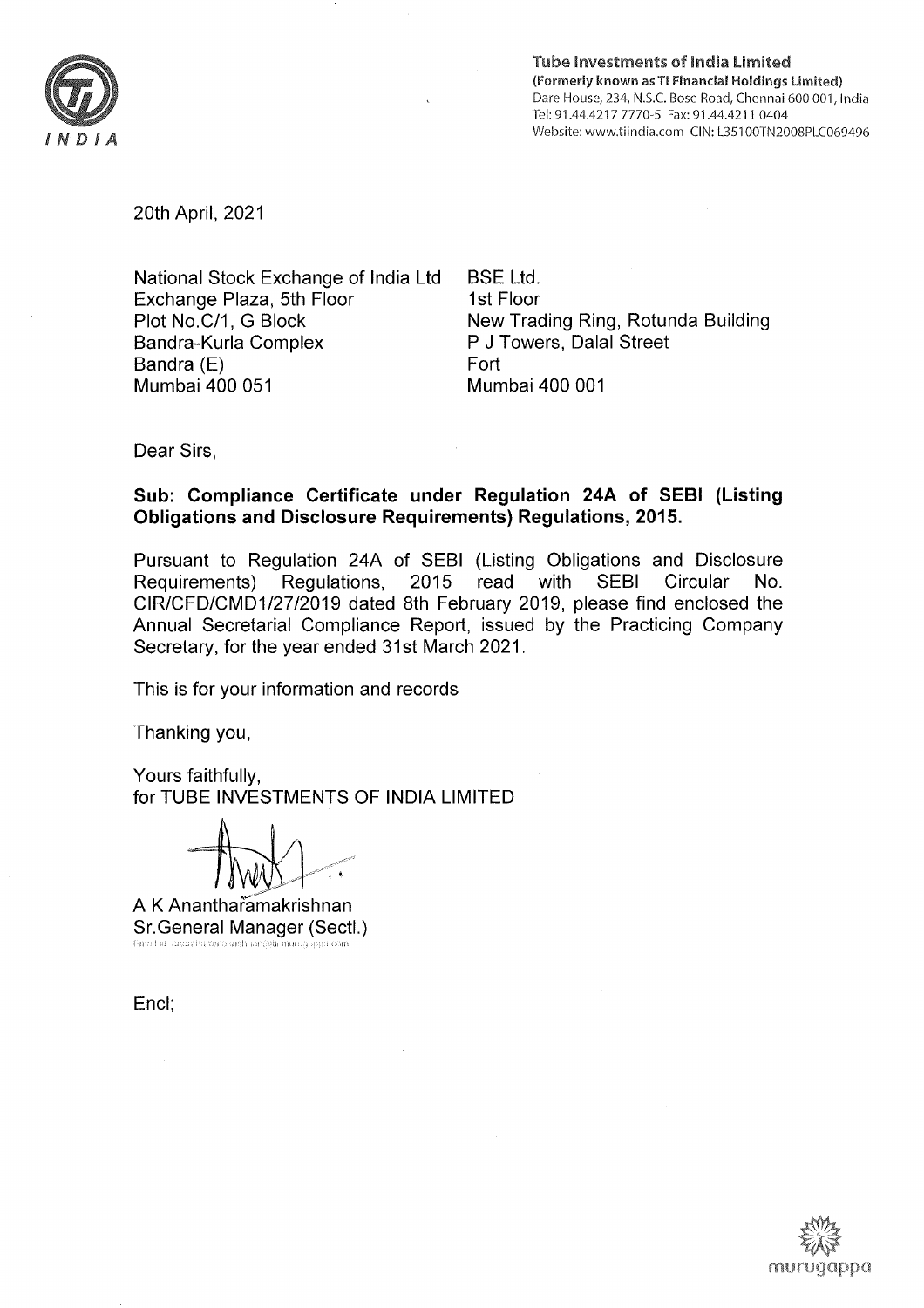

New No. 44, Old No. 25, Flat No.3, **Thiruvarangam Apartments.** 1st Floor, Unnamalai Ammal Street, T-Nagar, Chennai -600 017. Phone: 044 - 42166988 email: sridharan.r@aryes.in web : www.aryes.in

## **ISIN: INE974X01010** Secretarial Compliance report of TUBE INVESTMENTS OF INDIA LIMITED for the year ended 31stMarch 2021

## We, R.SRIDHARAN & ASSOCIATES, Company Secretaries have examined:

- a) all the documents and records made available to us and explanation provided by TUBE INVESTMENTS OF INDIA LIMITED (CIN:L35100TN2008PLC069496) having its Registered office at "DARE HOUSE" 234 N S C BOSE ROAD, CHENNAI-600001 ("the listed entity").
- b) the filings/ submissions made by the listed entity to the stock exchanges,
- c) website of the listed entity, (website address:  $\frac{https://www.tiindia.com)}{https://www.tiindia.com)}$
- d) any other document/ filing, as may be relevant, which has been relied upon to make this certification, for the year ended 31<sup>t</sup>March 2021 in respect of compliance with the provisions of:
	- a) the Securities and Exchange Board of India Act, 1992 ("SEBI Act") and the Regulations, circulars, guidelines issued thereunder; and
	- b) the Securities Contracts (Regulation) Act, 1956 ("SCRA"), rules made thereunder and the Regulations, circulars, guidelines issued thereunder by the Securities and Exchange Board of India ("SEBI");

The specific Regulations, whose provisions and the circulars/guidelines issued thereunder, have been examined, include:-

- a) Securities and Exchange Board of India (Listing Obligations and Disclosure Requirements) Regulations, 2015;
- b) Securities and Exchange Board of India (Issue of Capital and Disclosure Requirements) Regulations, 2018;
- c) Securities and Exchange Board of India (Substantial Acquisition of Shares and Takeovers) Regulations, 2011;
- d) Securities and Exchange Board of India (Buyback of Securities) Regulations, 2018(Not applicable during the year under review);
- e) The Employee Stock Option Plan, 2017 approved under the Securities and Exchange Board of India (Share Based Employee Benefits) Regulations, 2014;



مورا دررا

TUBE INVESTMENTS OF INDIA LIMITED

SECRETARIAL COMPLIANCE REPORT FOR THE YEAR ENDED 315T MARCH, 2021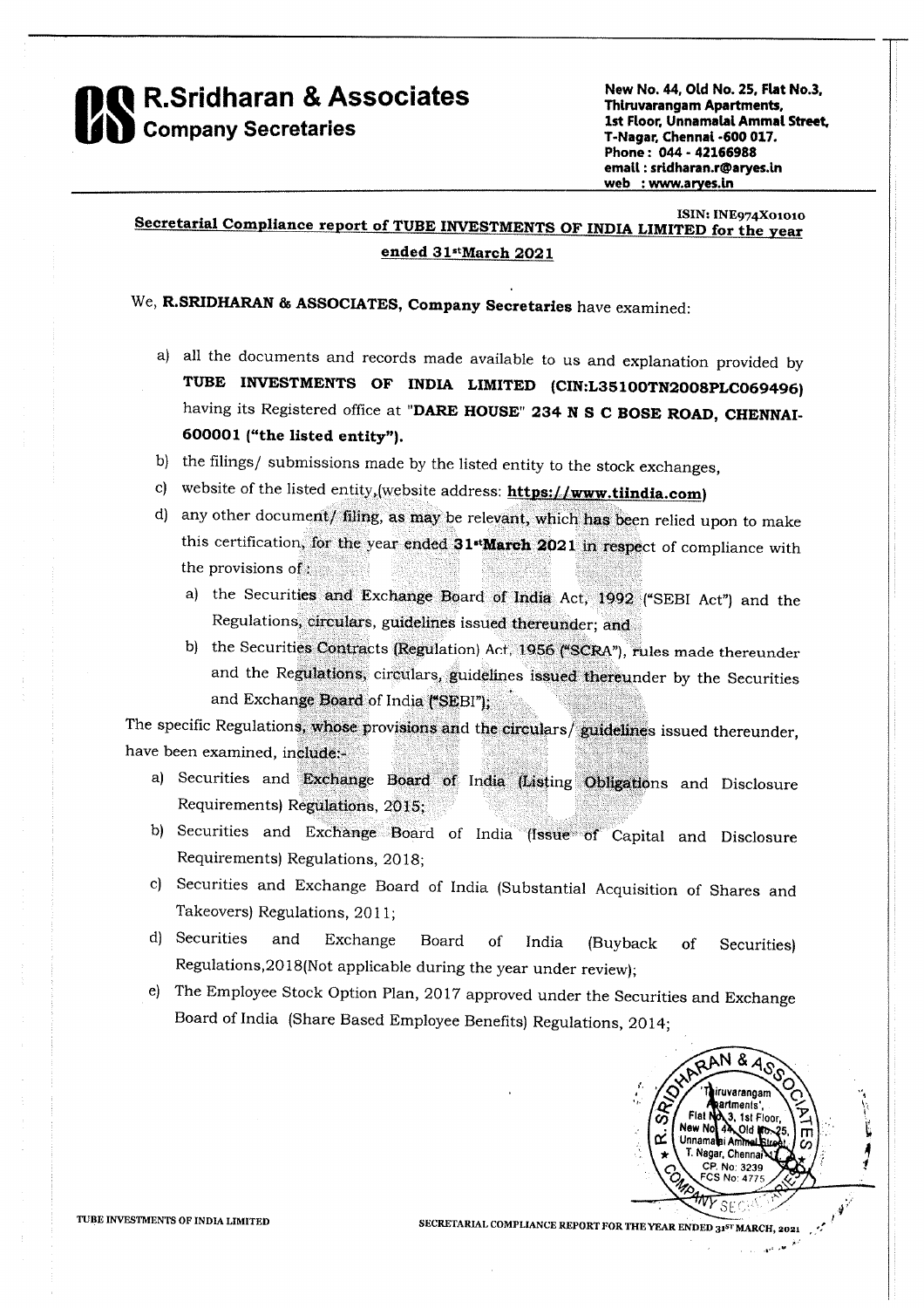

R.Sridharan & Associates<br>Company Secretaries

- f) Securities and Exchange Board of India (Issue and Listing of Debt Securities) Regulations, 2OO8;
- g) Securities and Exchange Board of India ( Issue and Listing of Non- Convertible and Redeemable Preference Shares) Regulations, 2013 (Not applicable during the year under review);
- h) Securities and Exchange Board of India (Prohibition of Insider Trading) Regulations, 2015;
- i) Securities and Exchange Board of India (Registrars to an Issue and Share Transfer Agents) Regulations, 1993 regarding the Companies Act and dealing with client; j) Securities and Exchange Board of India (Depositories and Participants) Regulations,
- 2018;

and circulars/ guidelines issued there under.

And based on the above examination, We hereby report that, during the Review Period

a) The listed entity has complied with the provisions of the above Regulations and circulars/ guidelines issued

| Sr. No | <b>Compliance Requirement</b> | <b>Deviations</b> | Dbservations/Remarks of the         |
|--------|-------------------------------|-------------------|-------------------------------------|
|        | (Regulations/circulars/guide  |                   | <b>Practicing Company Secretary</b> |
|        | lines including specific      |                   |                                     |
|        | clauses                       |                   |                                     |
|        |                               |                   |                                     |
|        |                               |                   |                                     |
|        |                               |                   |                                     |

- b) The listed entity has maintained proper records under the provisions of the above Regulations and circulars/ guidelines issued there under insofar as it appears from our examination of those records
- (c) The following are the details of actions taken against the listed entity/ its promoters/ directors/ material subsidiaries(Not applicable to this company) either by SEBI or by Stock Exchanges (including under the Standard Operating Procedures issued by SEBI through various circulars) under the aforesaid Acts/ Regulations and circulars/ guidelines issued there under



TUBE INVESTMENTS OF INDIA LIMITED SECRETARIAL COMPLIANCE REPORT FOR THE YEAR ENDED 31<sup>51</sup> MARCH, 2021